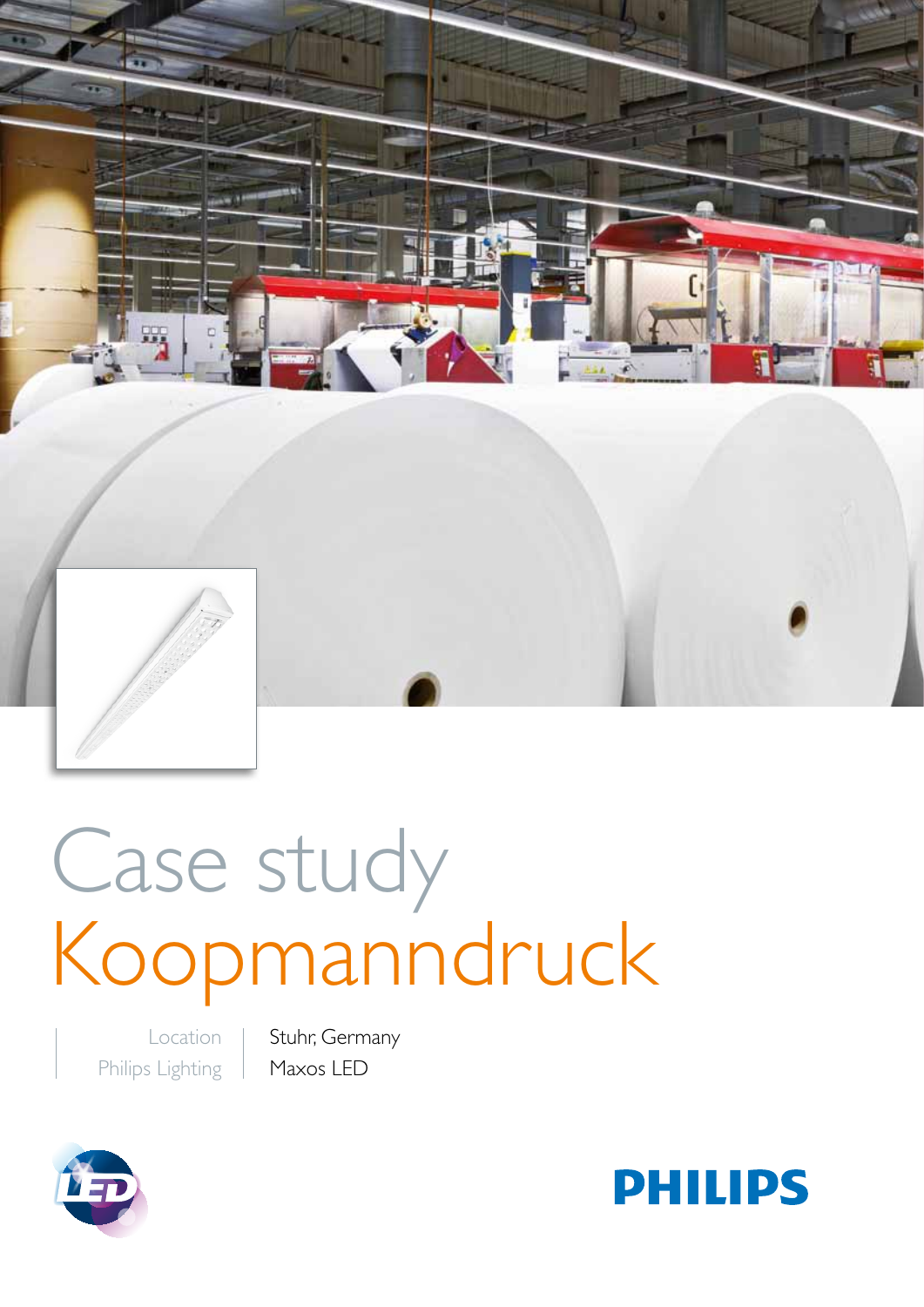

"Sustainability is an important part of our company policy. But profitability is naturally also a decisive factor. With LED lighting we achieve both: We reduce our energy consumption and at the same time improve the  $\mathsf{CO}_2^{\phantom{\dagger}}$  balance of our printing work."

Knut Winneckens, Manager Koopmanndruck

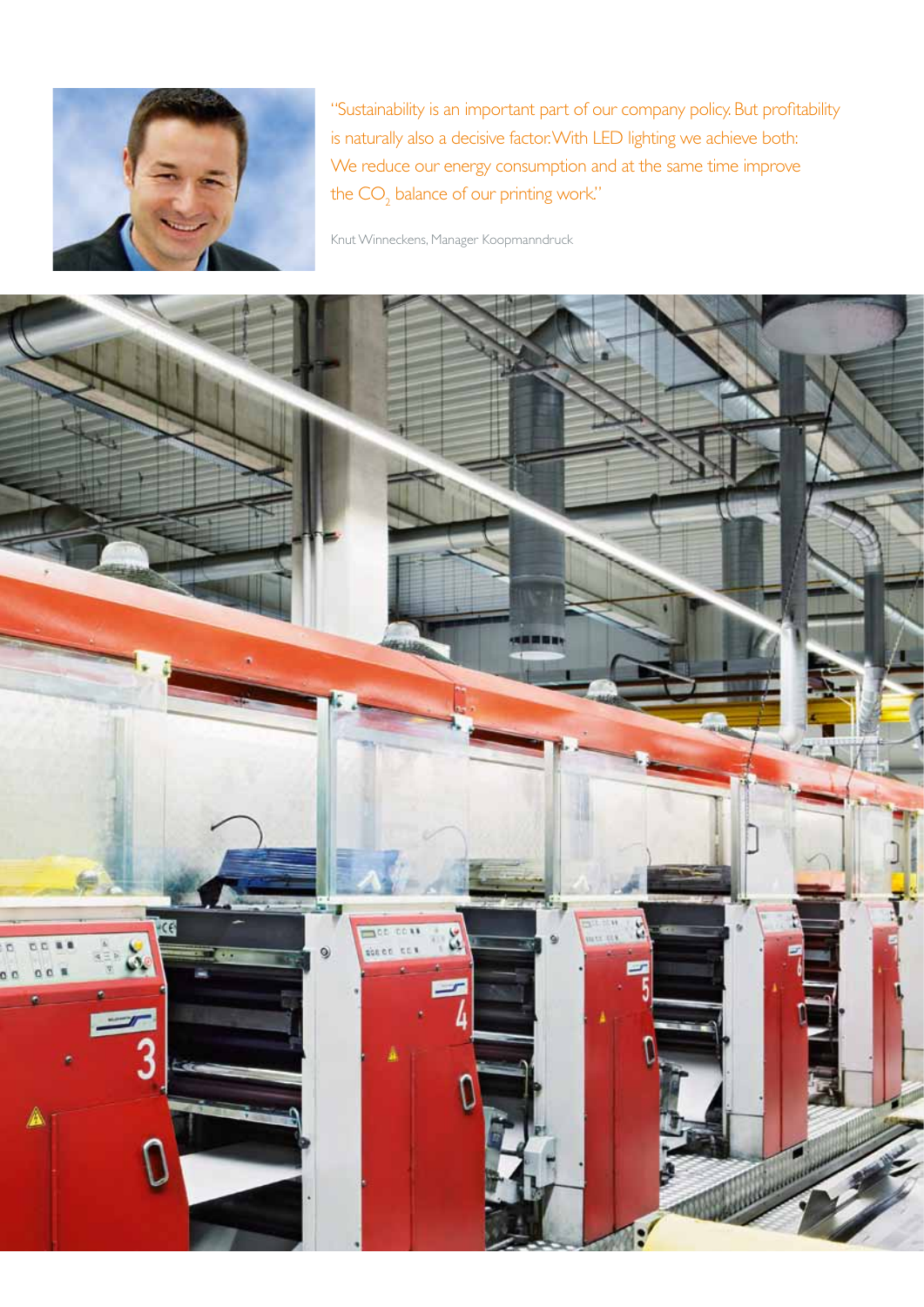# Innovative LED lighting meets the highest print quality



## Project info

#### Customer

Koopmanndruck

Location

Stuhr, Germany

#### Project team

Koopmanndruck, Folker Neetzow (project manager) Lichtpunkt Weyhe, Dirk Pistol (lighting design and installation) Henkel & Gerlach GmbH & Co., Holger Lange (wholesaler)

#### Philips products

Maxos LED (4MX850)

#### Results

- Innovative LED lighting solution with short cost recovery period (around 3.5 years)
- Significant reduction of  $CO_2$  emissions and high energy efficiency (117 lumens per watt)
- Good colour rendering: Ra >80

# Background

August Koopmann GmbH offers environmentally conscious clients a complete service based on the most up-to-date production techniques. Sustainability and the careful handling of commodities have been central to the company's philosophy and to their daily business for decades. This is demonstrated by its use of various measures for climate neutral production: from solar energy to green power by way of the appropriate certifications and memberships.

# The challenge

In 2012 the lighting in the  $3500 \text{ m}^2$  production facility at Koopmanndruck needed to be converted to environmentally friendly LEDs. The change involved machine lighting, work stations and intermediate stock, thus optimising their activities, while also achieving high energy efficiency and productivity. Legal requirements relating to the safety of the workplace, as well as ecological, technical, human and interim guidelines all needed to be taken into account. The workers' biggest wish was to have a light that is kind on the eyes, coupled with the best illumination and colour rendering with a high reliability.

### The solution

Maxos LED was chosen; an innovative, highly efficient light-line system for production, storage and sales areas. It has been developed for the 1:1 exchange of conventional fixtures and can therefore be quickly mounted on existing support rails. In just 3 days, all 800 fluorescent tubes were replaced by 335 Maxos LED light-lines with wide respectively narrow beam optics. To ensure optimal results, the combined calculation of both optical systems was made individually for each production space, each machine and the intermediate stock. The high value of the colour rendering index (>80) means that the quality of print work can be better evaluated. The increase in illumination from 200-300 lux to partially 600-700 lux supports the relaxed look, provides safety and contributes to the welfare of the staff. Above all, the installation has made sound preparations for the future: Through wiring was used so that a light management system can be added at any time to save energy and reduce costs.

#### **Benefits**

Thanks to the high energy efficiency (up to 117 lm/W) of the Maxos LED, Koopmaandruck achieved energy savings of almost 67%, compared to the energy use of the former fluorescent tubes.The  $\mathsf{CO}_2$  emissions were reduced by 70% to an absolute minimum. The company itself estimates savings of around 27,000 euros per year, which yields a cost recovery period of only about 3.5 years. The staff really value the bright, pleasant, even lighting. According to the printers, Maxos LED guarantees excellent colour rendition, far exceeding the required standards. All things considered, the results of the new lighting installation are very pleasing. The staff in the central warehouse have also asked if their department can now convert to LED-Light.